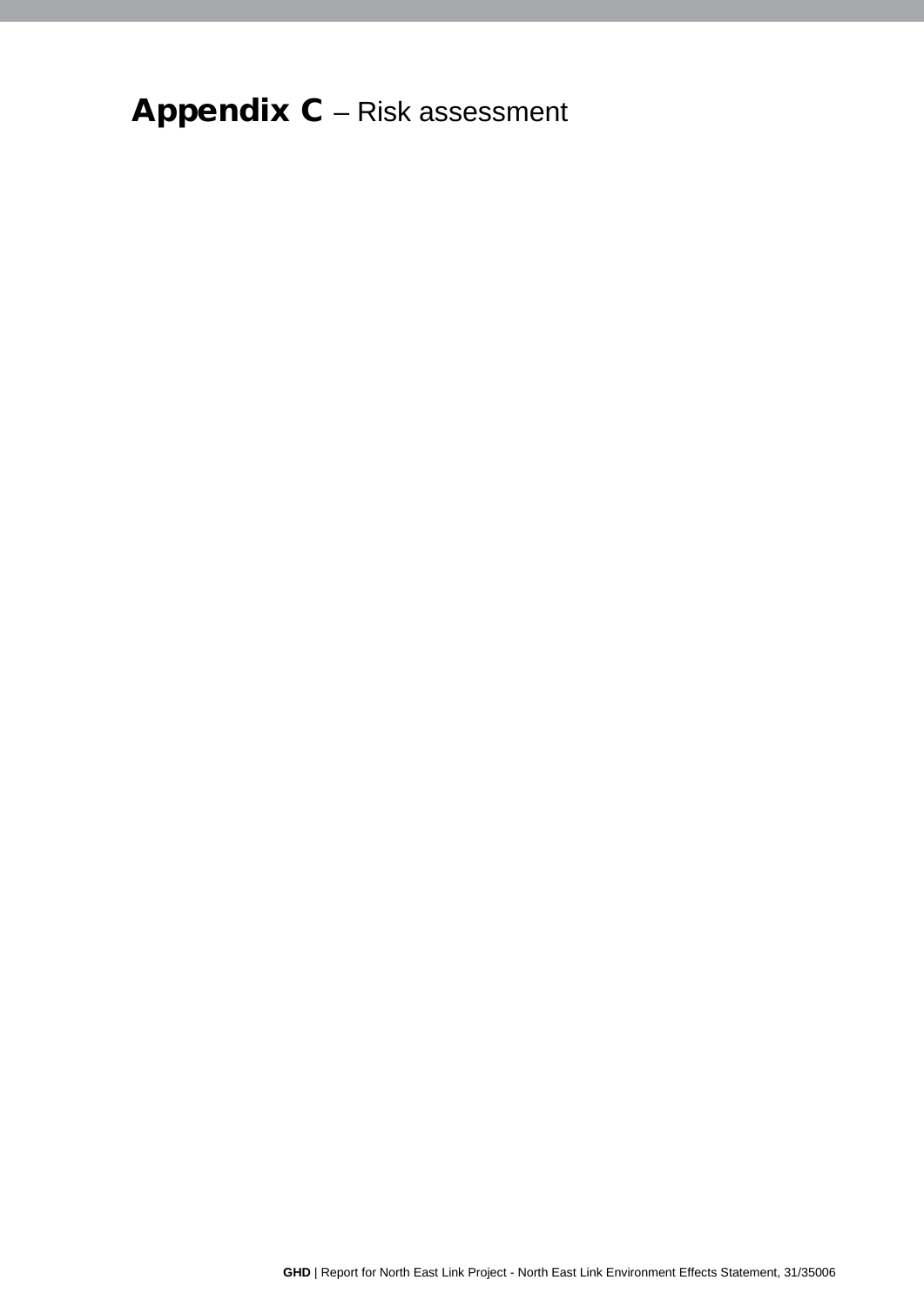|                            | Potential threat and effect on                                                                                                                                                                                         | <b>Initial Risk</b>                                                                                 |                                 |          |                 |               |                   |                  |                                                                                                                 | <b>Residual Risk</b> |                 |                 |               |                   |               |  |
|----------------------------|------------------------------------------------------------------------------------------------------------------------------------------------------------------------------------------------------------------------|-----------------------------------------------------------------------------------------------------|---------------------------------|----------|-----------------|---------------|-------------------|------------------|-----------------------------------------------------------------------------------------------------------------|----------------------|-----------------|-----------------|---------------|-------------------|---------------|--|
|                            |                                                                                                                                                                                                                        | <b>Initial EPR</b>                                                                                  | Characterisation of consequence |          | Overall         | Likelihood of | <b>Risk level</b> | <b>Final EPR</b> | Magnitude of effect                                                                                             |                      |                 | Overall         | Likelihood of | <b>Risk level</b> |               |  |
|                            | Risk ID the environment                                                                                                                                                                                                |                                                                                                     | <b>Extent</b>                   | Severity | <b>Duration</b> | consequence   | impact            |                  |                                                                                                                 | <b>Extent</b>        | <b>Severity</b> | <b>Duration</b> | consequence   | impact            |               |  |
| Construction               |                                                                                                                                                                                                                        |                                                                                                     |                                 |          |                 |               |                   |                  |                                                                                                                 |                      |                 |                 |               |                   |               |  |
| <b>Risk</b><br><b>LU01</b> | Construction activities require<br>permanent acquisition of<br>residential properties, resulting<br>in permanent change in land<br>use                                                                                 | LP1, LP2, SC1,                                                                                      | Local                           | High     | 7+ years        | Moderate      | Planned           | Planned          | LP1, LP2, LP3,<br>SC1, SC2                                                                                      | Local                | High            | 7+ years        | Moderate      | Planned           | Planned       |  |
| Risk<br><b>LU02</b>        | Construction activities require<br>permanent acquisition of open<br>space and public conservation<br>land uses, resulting in<br>permanent change in land use                                                           | LP1, LP2, SC1,                                                                                      | Municipality                    | Medium   | 7+ years        | Moderate      | Planned           | Planned          | LP1, LP2, LP3,<br>SC1, SC2, SC4                                                                                 | Municipality         | Medium          | 7+ years        | Moderate      | Planned           | Planned       |  |
| <b>Risk</b><br><b>LU03</b> | Construction activities require<br>permanent acquisition of<br>commercial and industrial land<br>(eg Bulleen industrial precinct),<br>resulting in permanent change<br>to commercial and industrial<br>land use        | LP1, LP2, B1                                                                                        | Local                           | Medium   | 7+ years        | Moderate      | Planned           | Planned          | LP1, LP2, LP3,<br><b>B1, B2</b>                                                                                 | Local                | Medium          | $7 +$ years     | Moderate      | Planned           | Planned       |  |
| Risk<br><b>LU04</b>        | Construction activities require<br>temporary occupation of open<br>space resulting in a temporary<br>change in land use                                                                                                | LP <sub>1</sub>                                                                                     | Corridor                        | Medium   | 2-7 years       | Moderate      | Planned           | Planned          | LP1, LP3, SC1<br><b>SC2, SC4</b>                                                                                | Corridor             | Medium          | 2-7 years       | Moderate      | Planned           | Planned       |  |
| <b>Risk</b><br><b>LU05</b> | Construction activities require<br>temporary occupation of<br>education and community<br>facilities resulting in a<br>temporary change in land use                                                                     | LP1                                                                                                 | Local                           | Medium   | 2-7 years       | Moderate      | Planned           | Planned          | LP1, LP3, SC1,<br>SC <sub>2</sub> , SC <sub>4</sub>                                                             | Local                | Medium,         | 2-7 years       | Moderate      | Planned           | Planned       |  |
| <b>Risk</b><br><b>LU06</b> | Construction activities result in<br>impacts associated with traffic,<br>noise, air quality, visual and<br>overshadowing considerations,<br>impacting the ongoing use of<br>residential land                           | LP1, LP2, EMF2,<br>AQ1, NV4, NV8,<br>NV9, NV10,<br>SC2, B3, B2,<br>LV1, LV2, LV3,<br>T <sub>2</sub> | Corridor                        | High     | 7+ years        | Major         | Possible          | <b>High</b>      | LP1, LP2, LP3,<br>LP4, EMF2, AQ1,<br>NV4, NV8, NV9,<br>NV10, NV13,<br>SC2, B3, B2,<br>LV1, LV2, LV3,<br>LV4, T2 | Corridor             | Medium          | 7+ years        | Major         | Unlikely          | <b>Medium</b> |  |
| <b>Risk</b><br><b>LU07</b> | Construction activities result in<br>impacts associated with traffic,<br>noise, air quality, visual and<br>overshadowing considerations,<br>impacting the ongoing use of<br>open space and public<br>conservation land | LP1, LP2, EMF2,<br>AQ1, NV4, NV8,<br>NV9, NV10,<br>SC2, B3, B2,<br>LV1, LV2, LV3,<br>T <sub>2</sub> | Corridor                        | Medium   | 7+ years        | Major         | Possible          | <b>High</b>      | LP1, LP2, LP3,<br>LP4, EMF2, AQ1,<br>NV4, NV8, NV9,<br>NV10, NV13<br>SC2, B3, B2,<br>LV1, LV2, LV3,<br>LV4, T2  | Corridor             | Low             | 7+ years        | Moderate      | Unlikely          | Low           |  |
| <b>Risk</b><br><b>LU08</b> | Construction activities result in<br>impacts associated with traffic,<br>noise, air quality, visual and<br>overshadowing considerations,<br>impacting the ongoing use of<br>education and community<br>facility land   | LP1, LP2, EMF2,<br>AQ1, NV4, NV8,<br>NV9, NV10,<br>SC2, B3, B2,<br>LV1, LV2, LV3,<br>T <sub>2</sub> | Municipality                    | High     | 7+ years        | Major         | Possible          | <b>High</b>      | LP1, LP2, LP4,<br>EMF2, AQ1,<br>NV4, NV8, NV9,<br>NV10, NV13,<br>SC2, B3, B2,<br>LV1, LV2, LV3,<br>LV4, T2      | Municipality         | Medium          | 7+ years        | Moderate      | Unlikely          | Low           |  |
| <b>Risk</b><br><b>LU09</b> | Construction activities require<br>permanent acquisition of<br>residential properties, resulting<br>in permanent changes to<br>residential land use character                                                          | LP1, LP2                                                                                            | Local                           | High     | 7+ years        | Major         | Planned           | Planned          | LP1, LP2, LP3,<br>LV1                                                                                           | Local                | Medium          | 7+ years        | Moderate      | Planned           | Planned       |  |
| <b>Risk</b><br><b>LU10</b> | Construction activities require<br>permanent acquisition of open<br>space and public conservation<br>land uses, resulting in<br>permanent change in open                                                               | LP1, LP2                                                                                            | Municipality                    | Medium   | 7+ years        | Moderate      | Planned           | Planned          | LP1, LP2, LP3,<br>LV1                                                                                           | Municipality         | Medium          | 7+ years        | Moderate      | Planned           | Planned       |  |